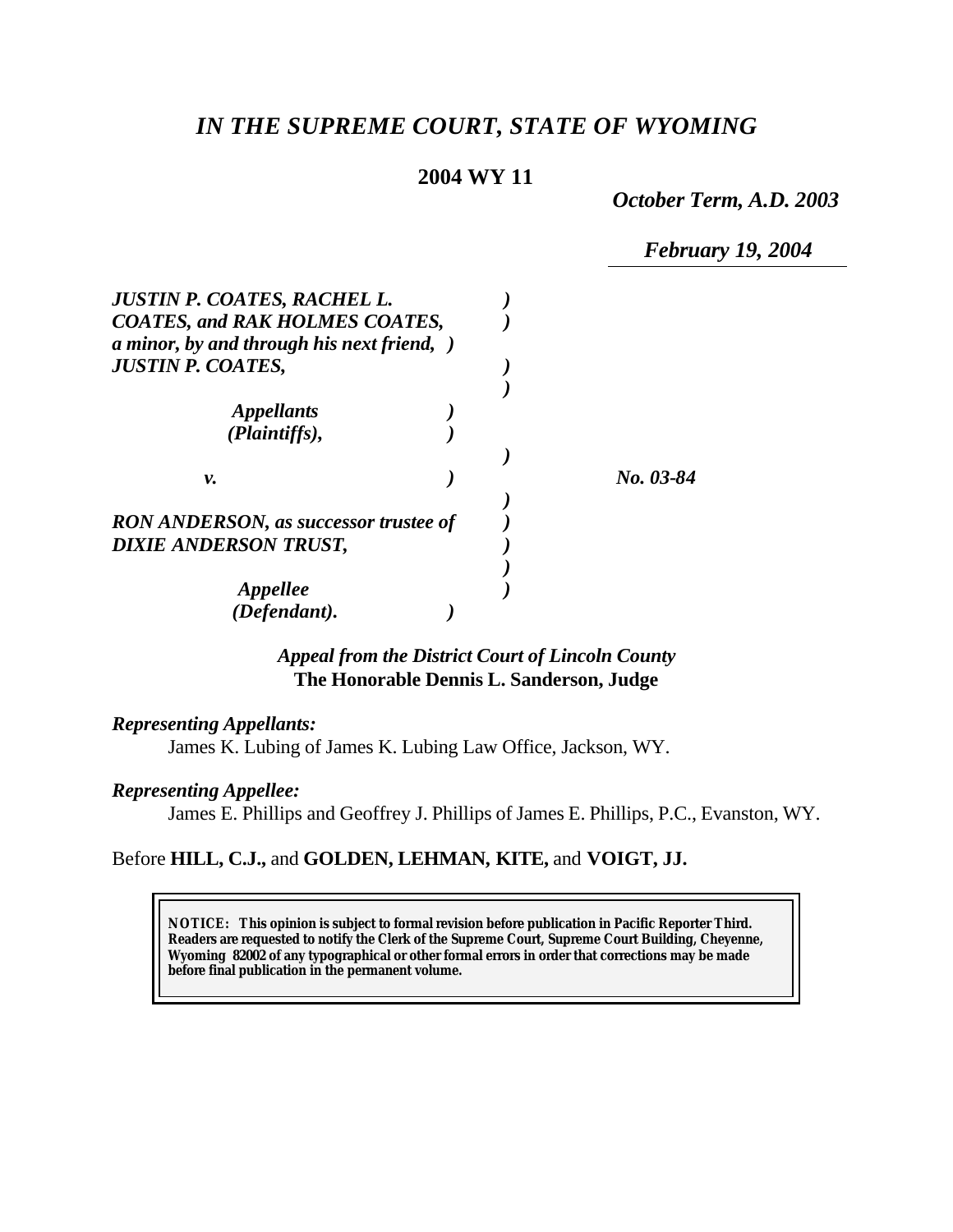#### **LEHMAN, Justice.**

l

[¶1] In this action, appellants Justin P. Coates, Rachel L. Coates, and Rak Holmes Coates, a minor, appeal the partial summary judgment entered by the district court in favor of appellee Ron Anderson, as successor trustee of the Dixie Anderson Trust (Trust).<sup>1</sup> Appellants assert the district court erred in ruling that Ron Anderson, individually, was acting as an independent contractor when he parked a tractor in an allegedly negligent manner which caused an accident resulting in appellants' injuries. Appellants further contend the district court erred when it found Ron Anderson was not acting as the successor trustee of the Trust when the accident occurred. We affirm.

### *ISSUES*

[¶2] Appellants set forth the following issues on appeal:

1. Did the district court err in finding that no genuine issues of material fact existed and in ruling as a matter of law that Dixie Anderson as Trustee of the Dixie Anderson Trust was not vicariously liable for the acts or omissions of Ron Anderson?

2. Did the district court err in refusing to find that a genuine issue of material fact existed as to whether, under the terms of the Illa Dixie Anderson Trust Agreement, Dixie Anderson had failed to serve as Trustee so that Ron Anderson had become successor Trustee of the Dixie Anderson Trust?

### *FACTS AND PROCEDURAL HISTORY*

[¶3] On February 8, 2000, around 6:30 p.m., Rachel L. Coates was driving on Wyoming State Highway 237 in Lincoln County, Wyoming, with passengers Justin P. Coates, her husband, and Rak Holmes Coates, her son, when their vehicle collided with a parked tractor owned by Ron Anderson. This accident caused appellants to incur substantial injuries. Subsequently appellants filed a complaint against Ron Anderson, individually, but then later amended their complaint to also include the Trust. The amended complaint alleged that the Trust was vicariously liable for appellants' damages because Ron Anderson was acting as an agent of the Trust under the doctrine of respondeat superior or, alternatively, under a de facto partnership with the Trust.

<sup>&</sup>lt;sup>1</sup> On April 26, 2003, during this appeal, Dixie Anderson died. Ron Anderson, as successor trustee of the Trust, was substituted as a party in this case.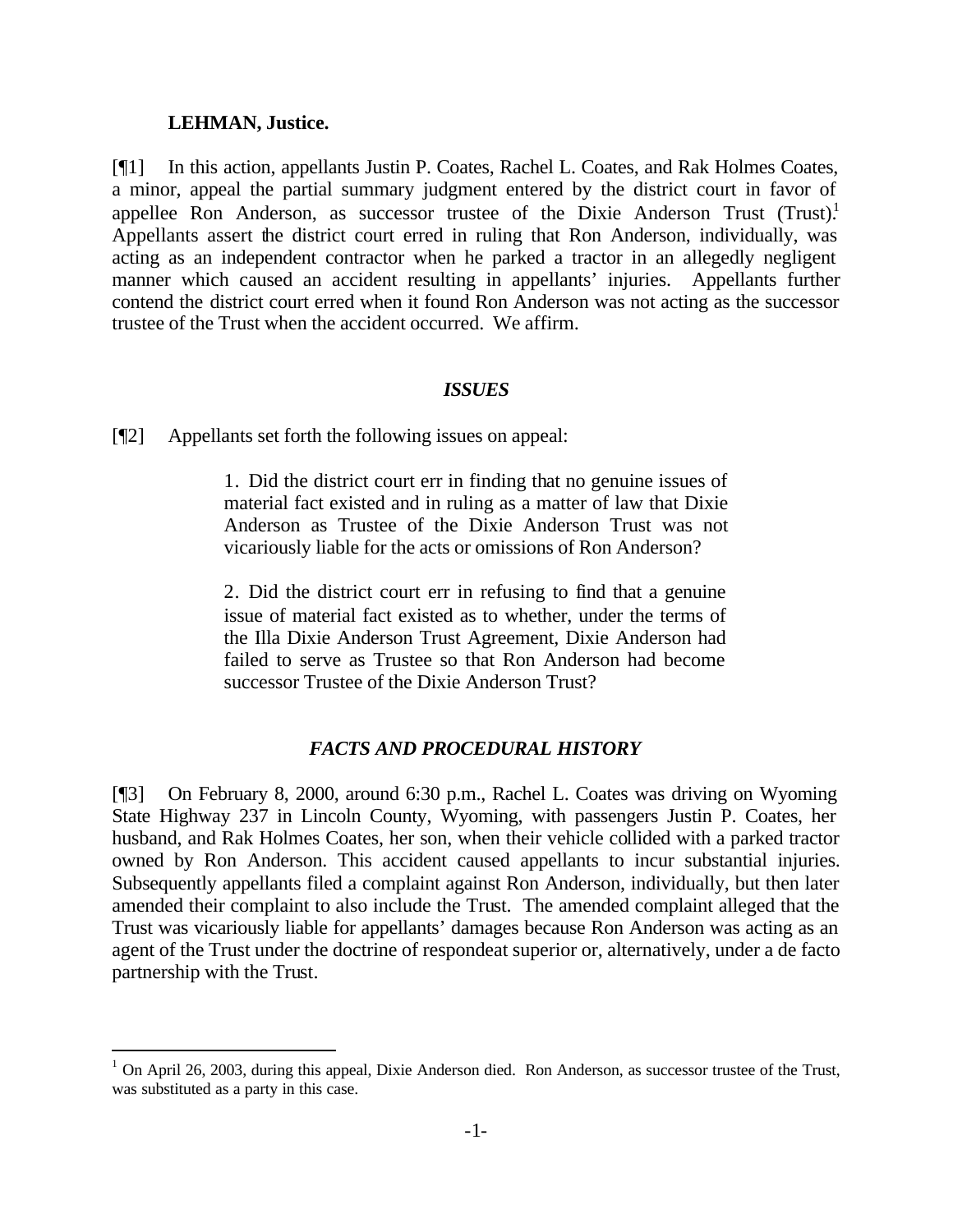[¶4] After discovery was conducted, the Trust filed a motion for summary judgment that was opposed by appellants. The district court granted this motion stating:

> Viewing the evidence most favorably to the Plaintiff[s], the Court finds no evidence which would create an inference to support the Plaintiff[s'] respondeat superior claim that the Defendant, Ron Anderson, was acting on behalf of Dixie Anderson or the Trust as trustee or manager or that Ron Anderson was a partner with Dixie Anderson or the Trust when the collision occurred involving Mr. Anderson's tractor and the Plaintiffs' vehicle.

> The undisputed facts are that Defendant's mother, Dixie Anderson as trustee, allowed him to use the trust property as part of his ranching operation and received, in return, care taken of the property and sporadic payment depending on the crops. There is no evidence of Mrs. Anderson exercising control over the Defendant Ron Anderson's conduct of the operations, or of her assuming duties with respect to safety or of them having an employment contract. Mr. Anderson's payment to Mrs. Anderson for the use of the land and taking care of the property is more like a lease or license than a partnership because there is no showing of an agreement to share profits and losses. Mr. Anderson was driving the tractor for his own purposes of feeding his livestock and had parked it on the highway where the collision occurred.

This appeal followed.

#### *STANDARD OF REVIEW*

[¶5] We recently reiterated our long-standing standard of review in summary judgment cases in *Polo Ranch Co. v. City of Cheyenne*, 2003 WY 15, ¶8, 61 P.3d 1255, ¶8 (Wyo. 2003) (citing *Amoco Prod. Co. v. Board of County Comm'rs*, 2002 WY 154, ¶10, 55 P.3d 1246, ¶10 (Wyo. 2002) and *Bevan v. Fix*, 2002 WY 43, ¶13, 42 P.3d 1013, ¶13 (Wyo. 2002)):

> Summary judgment is appropriate if the record, viewed in the light most favorable to the non-moving party, reveals that no genuine issues of material fact exist and the prevailing party is entitled to judgment as a matter of law. *Worley v. Wyoming Bottling Co., Inc.,* 1 P.3d 615, 620 (Wyo. 2000); *Terry v. Pioneer Press, Inc.,* 947 P.2d 273, 275 (Wyo. 1997); *Davis v.*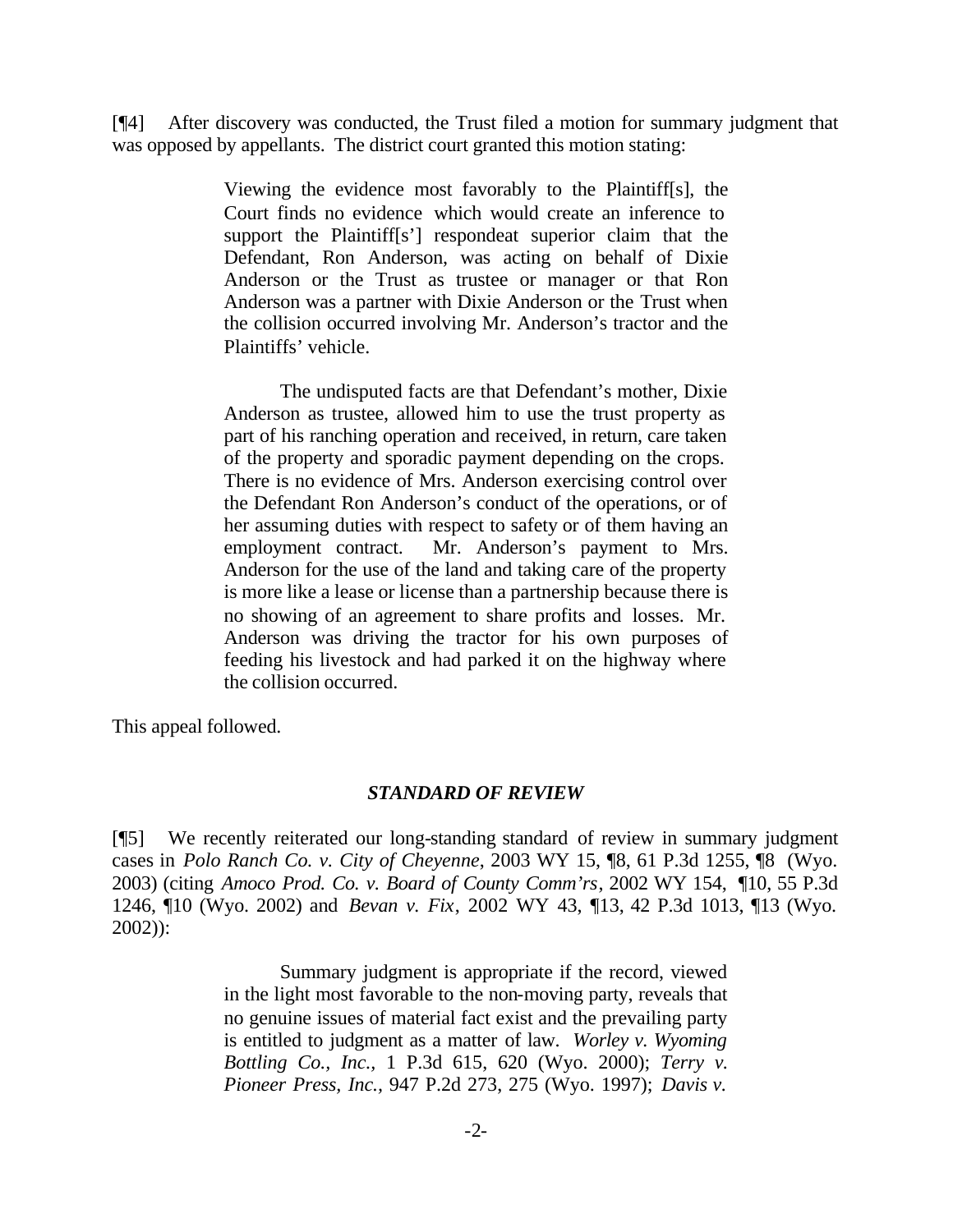*Wyoming Medical Center, Inc*., 934 P.2d 1246, 1250 (Wyo. 1997); W.R.C.P. 56(c). A fact is material if it establishes or refutes an essential element of a claim or defense. *Tidwell v. HOM, Inc.*, 896 P.2d 1322, 1324 (Wyo. 1995). In evaluating summary judgment, we apply the same standards as the trial court, without affording any deference to the trial court's decisions on issues of law. *Wilder v. Cody Country Chamber of Commerce,* 868 P.2d 211, 216 (Wyo. 1994).

We may uphold the grant of summary judgment upon any proper legal ground finding support in the record. *Polo Ranch Co.*, at ¶8; *Bevan*, at ¶26.

> Little mystery remains concerning our willingness to affirm summary judgments, provided there is no genuine issue of material fact and the law clearly entitles the moving party to prevail. *Martin v. Farmers Ins. Exchange*, 894 P.2d 618, 620 (Wyo. 1995).  $\dots$

> The moving party bears the initial burden of establishing a prima facie case for summary judgment. Thereafter, the party opposing summary judgment becomes obliged to marshal specific facts, as contrasted with general or conclusory allegations, which establish a genuine issue of material fact. *Tidwell v. HOM, Inc.*, 896 P.2d 1322, 1324-25 (Wyo. 1995).

> > A material fact has been defined as one having some legal significance, that is, under the law applicable to a given case, it would control in some way the legal relations of the parties; as one upon which the outcome of litigation depends in whole or in part; as one on which the controversy may be determined; as one which will affect the result or outcome of the case depending upon its resolution; and one which constitutes a part of the plaintiff's cause of action or of the defendant's defense.

*Mize v. North Big Horn Hosp. Dist.*, 931 P.2d 229, 232 (Wyo. 1997) (quoting *Johnson v. Soulis*, 542 P.2d 867, 871-72 (Wyo. 1975) (footnotes omitted)).

#### *DISCUSSION*

#### *Independent Contractor*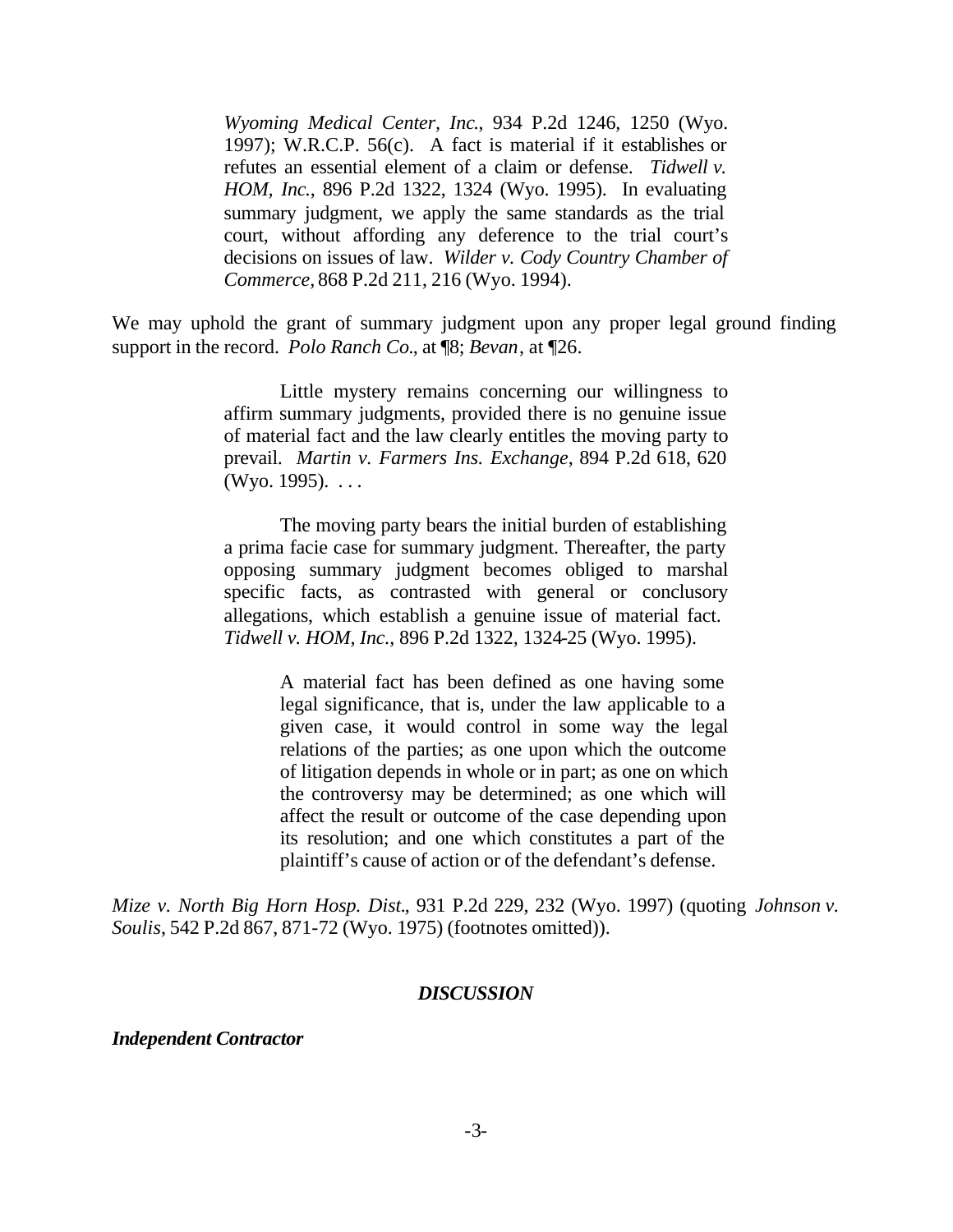[¶6] Initially, appellants argue the Trust did not establish the lack of genuine issues of material fact as to whether an independent contractor relationship existed between Ron Anderson and the Trust. Citing our holding in *Combined Ins. Co. of America v. Sinclair*, 584 P.2d 1034, 1042-43 (Wyo. 1978) as authority, appellants contend that the Trust failed to present sufficient evidence proving that 1) the Trust did not have the right to control the details of Ron Anderson's work, and 2) the Trust did not retain the right to terminate Ron Anderson without incurring liability. Therefore, appellants assert that the district court incorrectly granted summary judgment in favor of the Trust.

[¶7] In *Natural Gas Processing Co. v. Hull*, 886 P.2d 1181, 1184 (Wyo. 1994), this court clearly adopted the general proposition set forth in the Restatement, Second, Torts §409 (1965), that an employer of an independent contractor is not liable for physical harm to another caused by an act or omission of the contractor or his servants. *See also Hill v. Pacific Power & Light Co.*, 765 P.2d 1348, 1349 (Wyo. 1988); *Stephenson v. Pacific Power & Light Co.*, 779 P.2d 1169, 1176 (Wyo. 1989); *Jones v. Chevron U.S.A., Inc.*, 718 P.2d 890, 898 (Wyo. 1986); *Noonan v. Texaco, Inc.*, 713 P.2d 160, 164-67 (Wyo. 1986); and 41 Am.Jur.2d, *Independent Contractors* § 24 (1968). Thus, with respect to vicarious liability, the controlling question is whether or not Ron Anderson was an independent contractor of the Trust. *See Stephenson*, at 1176; *Noonan*, at 165. We stated in *Noonan*, at 166 (quoting Simpson v. Home Petroleum Corp., 770 F.2d 499, 506-7 (5<sup>th</sup> Cir. 1985)):

> [T]he existence of a master-servant relationship is a necessary part of the plaintiff's case when recovery is sought on a respondeat superior theory, and in that regard "the essential inquiry is whether or not the employer has the contract right to control the opposite contracting party in the details of the work to be performed." [Citation.] Such a right to control is a prerequisite of the master-servant relationship. Conversely, the absence of such a right of control is a prerequisite of an independent contractor relationship. Master-servant and independent contractor are thus opposite sides of the same coin; one cannot be both at the same time with respect to the same activity; the one necessarily negatives the other, each depending on opposite answers to the same right of control inquiry.

[¶8] In determining whether an independent contractor relationship exists, this court has recognized two primary areas for consideration. The premier consideration is whether the employer has the right to control the details of the work wherein liability is sought to be established. Ordinarily this is a question of fact for the jury but becomes one of law when only one inference can be drawn. *Combined Ins.*, at 1042; *Noonan*, at 165-67.

> In addition to the right of control, another test (or perhaps an indicia of the right-of-control test) is said to be whether the right to terminate the employment is retained and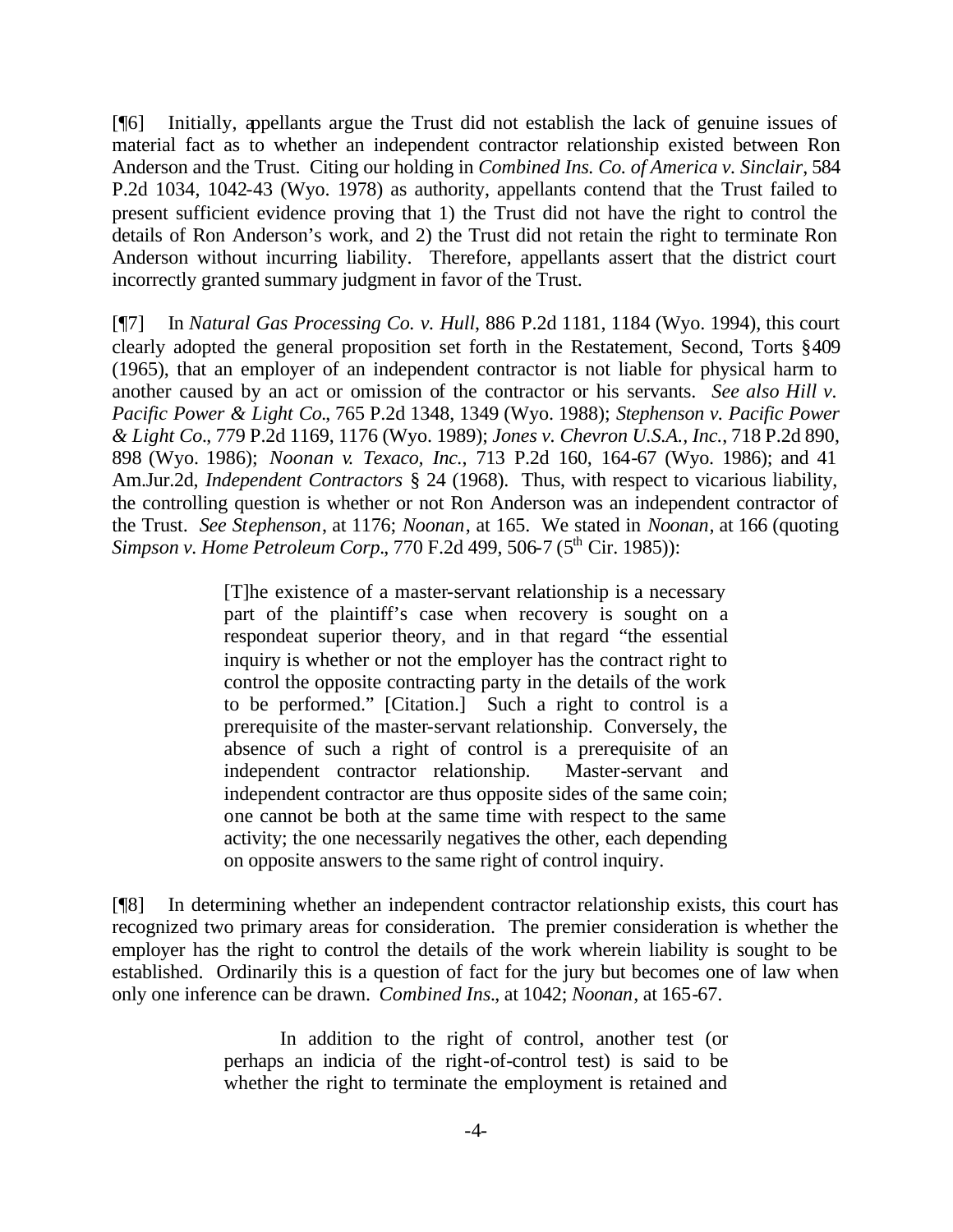can be exercised without incurring liability. In *Fox Park Timber Company v. Baker*, [84 P.2d 736 (Wyo. 1938)], and repeated in *Brubaker v. Glenrock Lodge* [*Int'l Order of Odd Fellows*, 526 P.2d 52 (Wyo. 1974)], we said:

> . . . Another test is whether either of the parties possesses the right to terminate the services at will without incurring liability to the other, this embracing, of course, the right of the employer at any time to discharge the party performing the work, an affirmative answer establishing the status of master and servant.

*Combined Ins.*, at 1042-43.

[¶9] The evidence reviewed by the district court was that contained within the affidavit and deposition testimony of Dixie Anderson and the deposition testimony of Ron Anderson. This testimony established that, in 1997, the Trust was established and acreage with a house and approximately 300 acres of ranch land were deeded to the Trust. Dixie Anderson was appointed as the trustee for the Trust. Dixie Anderson's five children, including Ron Anderson, were named beneficiaries of the Trust and were to share equally in the Trust property after Dixie Anderson's death. At the time of the accident, Dixie Anderson lived by herself and worked part time for a meat packing plant. She also received social security. Further, the Trust owned no livestock and did not utilize the Trust property for income production purposes.

[¶10] From the time of his father's death, Ron Anderson, under an oral agreement, helped his mother Dixie Anderson with the ranch land as a "caretaker." This work entailed primarily the fixing of fences, minor repairs, tearing down structures, some irrigation work, and generally looking out for the security of the land. In performing these tasks, Ron Anderson used his own tools. Ron Anderson was not paid by the Trust for his services nor did the Trust instruct him on safety or control his activities. Rather, Ron Anderson acted independently and ran his own cattle on the ranch land. From time to time, Ron Anderson paid the Trust for feed and hay depending on the hay yield on the ranch land.

[¶11] The tractor involved in the accident was the sole property of Ron Anderson. The accident did not occur on Trust property. At the time of the accident, Ron Anderson was tending to his own business affairs regarding his cattle. The Trust was not involved with Ron Anderson's cattle business and did not share in any profits made on his cattle operation. Finally, Dixie Anderson testified that the Trust did not have any employees.

[¶12] Given this testimony, the Trust met its burden of proof that, at a minimum, an independent contractor relationship existed between Ron Anderson and the Trust. The burden then shifted to appellants to present the district court with established facts refuting the Trust's initial summary judgment showing. However, appellants did not submit any facts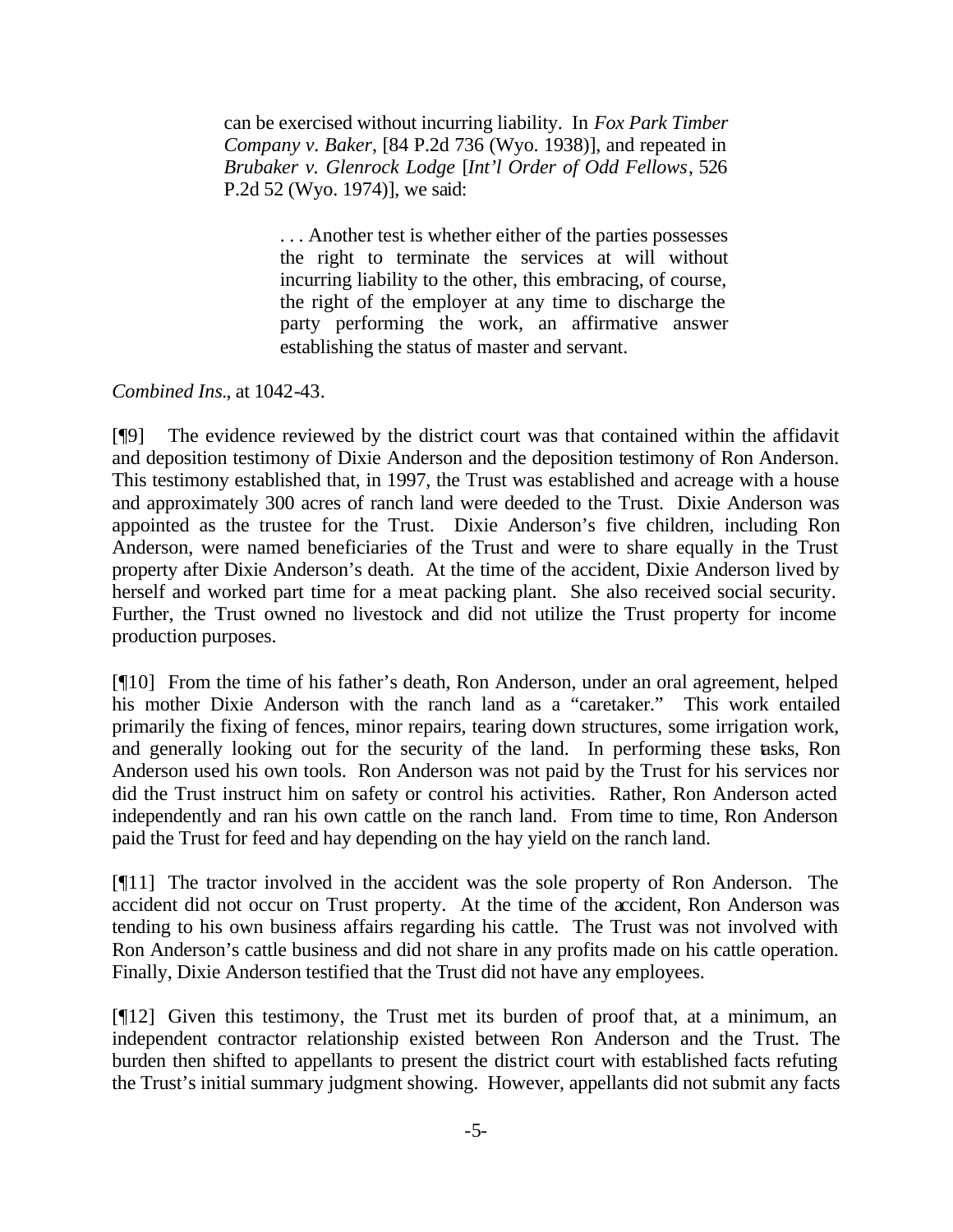to the district court showing that the Trust retained control over Ron Anderson concerning the work he performed for the Trust. Appellants, therefore, failed to refute the Trust's summary judgment showing, and no genuine issue of material fact existed making summary judgment in favor of the Trust proper.

[¶13] Appellants merely argue that the true issue is not whether the Trust actually exhibited control over Ron Anderson, but whether the Trust could have exhibited control over him. Thus, appellants proffer that all the Trust was able to establish was that the Trust never exercised control over Ron Anderson's activities, not that the Trust did not have any such right. However, we recognized long ago in *Stockwell v. Morris*, 22 P.2d 189, 194 (Wyo. 1933):

> In this view, then, that the right of control of the physical movements—the automobile—is the decisive inquiry, it becomes important what the record discloses in that regard. The evidence shows that the Maytag Company furnished Morris no rules or regulations to govern him in the performance of the work but that the means and manner thereof was left to him. That, perhaps, does not definitely show that the right of control was not in the company. The fact that the company did not exercise control does not show that it did not have the right of control, though it may be some evidence thereof. It has been held that in the absence of a stipulation the existence or nonexistence of the right must be determined by reasonable inferences shown by the evidence. *Press Pub. Co. v. Acc. Comm.*, 190 Cal. 114, 210 P. 820; *May v. Farrell*, 94 Cal. App. 703, 271 P. 789. Among the points frequently taken into consideration is the fact of the right of discharge. 14 R.C.L. 72. But we take it that that right exists in the vast majority of cases of the character under consideration. And it has been said that it is not, by the later cases, considered any decisive test. *Leech v. Timber Company*, [297 P. 203 (Wash. 1931)]. In the case just cited the court said that "there is no evidence showing nor evidence from which it may be reasonably inferred that appellant had any control or supervision of Jones in the operation of the car or the manner in which delivery of the tools was to be effected," and therefore held Jones to be an independent contractor. In *General Exchange Ins. Co. v. Findlay*, 219 Ala. 193, 121 So. 710, the court seems to hold that unless an express reservation of the right of control may be inferred from the evidence, none can be held to exist. And in *McCarthy v. Souther*, [137 A. 445 (N.H. 1927)], in which there was no evidence as to the right of control, the New Hampshire court holds that the mere fact that the service performed by a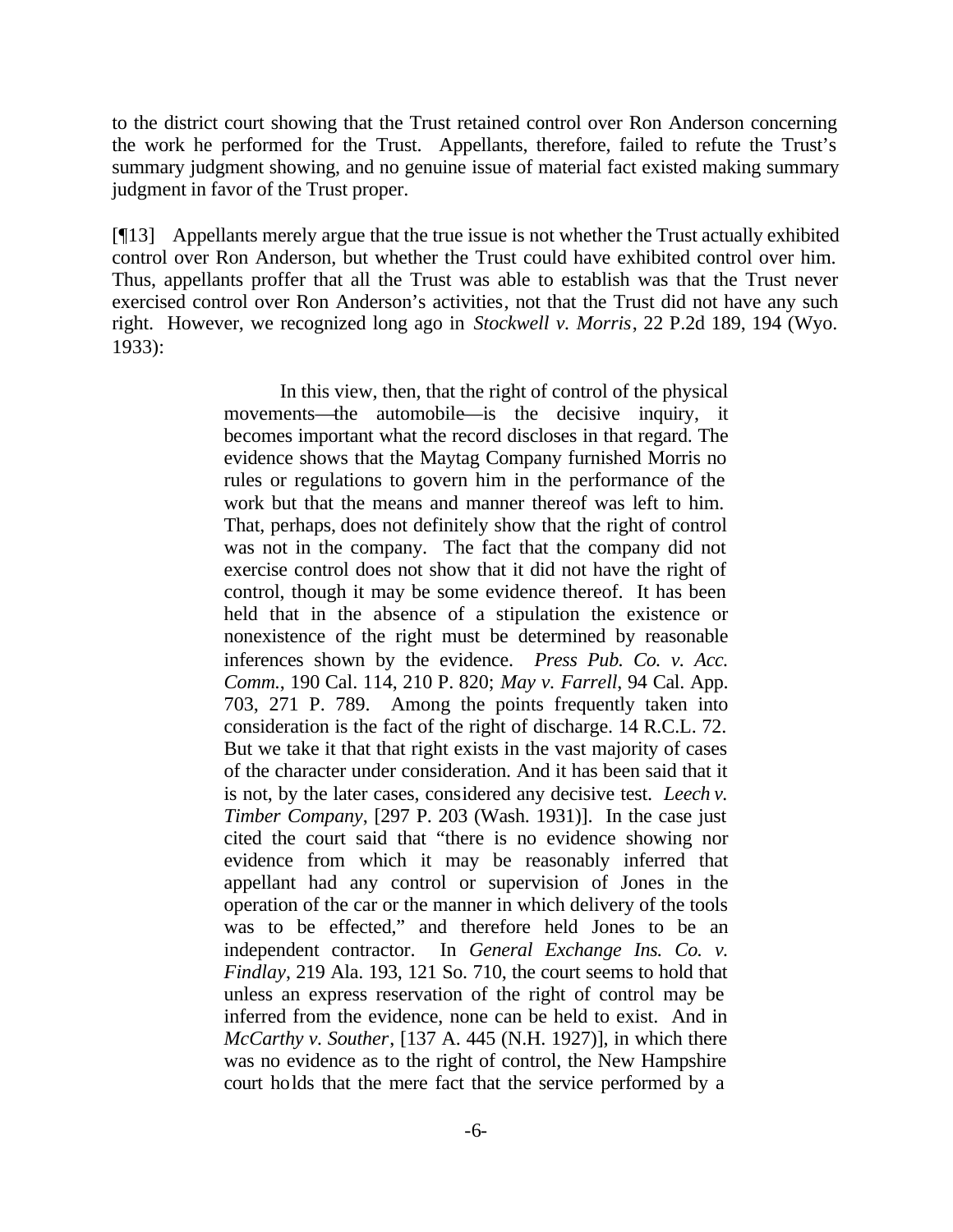salesman is in the furtherance of the employer's business is not enough, and that when no right of control may be implied from the situation, and none has been expressly reserved, the mere fact that the relationship is of agency or service is not enough to subject the employer to liability.

We find no reason to depart from this well expressed legal analysis of Justice Blume, especially in this case where the undisputed facts establish that 1) the tractor was personally owned by Ron Anderson, 2) Ron Anderson was tending to his business concerning his cattle at the time of the accident, and 3) no employer/employee relationship can be shown to exist between the Trust and Ron Anderson. There is no evidence showing nor evidence from which it may be reasonably inferred that the Trust could have controlled or supervised Ron Anderson in the operation of the tractor or the manner in which he performed services for the Trust. Accordingly, it was proper as a matter of law for the district court to conclude that Ron Anderson was an independent contractor. Unless an express reservation of the right of control may be inferred from the evidence, none can be held to exist.

[¶14] Appellants further argue that the Trust did not satisfactorily establish the existence of any contract or the terms of that contract defining the relationship between Ron Anderson and the Trust. Accordingly, appellants contend that it is impossible for the district court to have been able to characterize whether Ron Anderson was acting as an independent contractor or employee of the Trust. Appellants wrongfully conclude that only a written contract can provide evidence of the relationship between the Trust and Ron Anderson. Obviously, such is not the case. Indeed, this court has often utilized both the terms of a contract, whether written or oral, and other evidence of the control exercised to determine the relationship that existed between parties. As stated in *Natural Gas Processing Co. v. Hull*, at 1184-85:

> Our first area of inquiry would ordinarily be to the written contract between NGP and TWS. Although the contract is not conclusive evidence of the status of the relationship between parties, it is a strong indication of the association intended. See *Noonan*, 713 P.2d at 165. In this case, however, no written contract exists. Duane Winkler testified that NGP does not normally enter into written agreements with workover companies, and did not enter into a written contract with TWS. We, therefore, must look to the record to determine whether NGP controlled, or had a right to control, TWS' performance sufficient to establish a duty to TWS' (an independent contractor's) employees.

In a like manner, because there was no written contract in this case, it became necessary for the district court to look at the undisputed evidence to determine whether the Trust controlled or had the right to control Ron Anderson's performance of services for the Trust.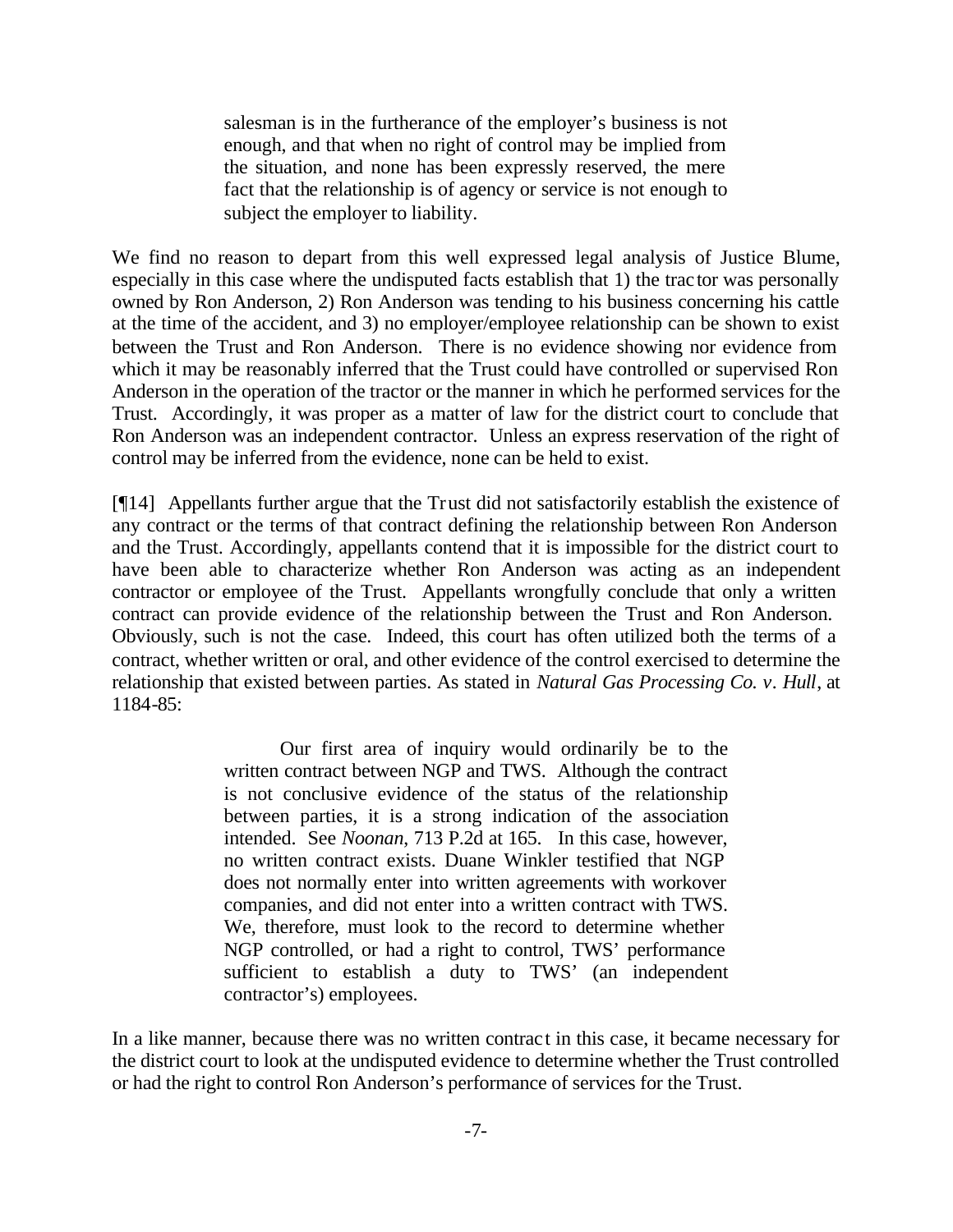# *Agency*

[¶15] Appellants very summarily proffer that the evidence presented creates a genuine issue of material fact as to whether Ron Anderson was acting as an agent of the Trust at the time of the accident. We do not find appellants' argument persuasive. The undisputed evidence established that Ron Anderson acted as an independent contractor for the Trust. At the time of the accident, Dixie Anderson was the appointed trustee for the Trust and in such capacity was the sole person responsible for any formal actions taken by the Trust. Moreover, the tractor involved in the accident was the sole property of Ron Anderson and, at the time of the accident, Ron Anderson was tending his own business affairs regarding his cattle. Therefore, the undisputed facts establish that Ron Anderson was not acting as an agent for the Trust when the accident occurred.

[¶16] Similarly, no de facto partnership existed between the Trust and Ron Anderson. As recognized by the district court, the evidence presented established that Ron Anderson's sporadic payments to the Trust for the use of the land and taking care of the Trust property is more like a lease or license than a partnership because there is no showing of an agreement to share profits and losses. The Trust was not involved with Ron Anderson's cattle business and did not share in any profits made on his cattle operation.

# *Successor Trustee*

[¶17] Appellants briefly contend that genuine issues of material fact remain as to whether Dixie Anderson had failed to serve as trustee of the Trust, so that Ron Anderson had become successor trustee of the Trust and was acting in such official capacity at the time of the accident. Again, we find this argument unpersuasive. The only evidence before the district court established that, in 1997, the Trust was established by Dixie Anderson, and acreage with a house and approximately 300 acres of ranch land were deeded to the Trust. Dixie Anderson was then appointed as the trustee for the Trust. Dixie Anderson's five children, including Ron Anderson, were named beneficiaries of the Trust and were to share equally in the Trust property after Dixie Anderson's death.

[¶18] At the time of the accident, Dixie Anderson was the appointed trustee of the Trust and in such capacity was the sole person responsible for any formal actions taken by the Trust. As trustee of the Trust, Dixie Anderson had the power to "hold, manage, invest and reinvest the trust estate." She also had the express powers to retain, sell, transfer, exchange, convert or otherwise dispose of, invest and reinvest, insure or not insure, lease, possess, manage, develop, subdivide, control, partition, mortgage, or otherwise deal with any and all property held within the Trust. Indeed, the Trust gave Dixie Anderson, as trustee, the power to make repairs, replacements and improvements, structural or otherwise, or abandon the property of the Trust if deemed to be worthless or not of sufficient value to warrant keeping or protecting it. These powers further included the right to fail to pay taxes, water rents, assessments, repairs, maintenance and upkeep on the Trust property and to even convey the property for